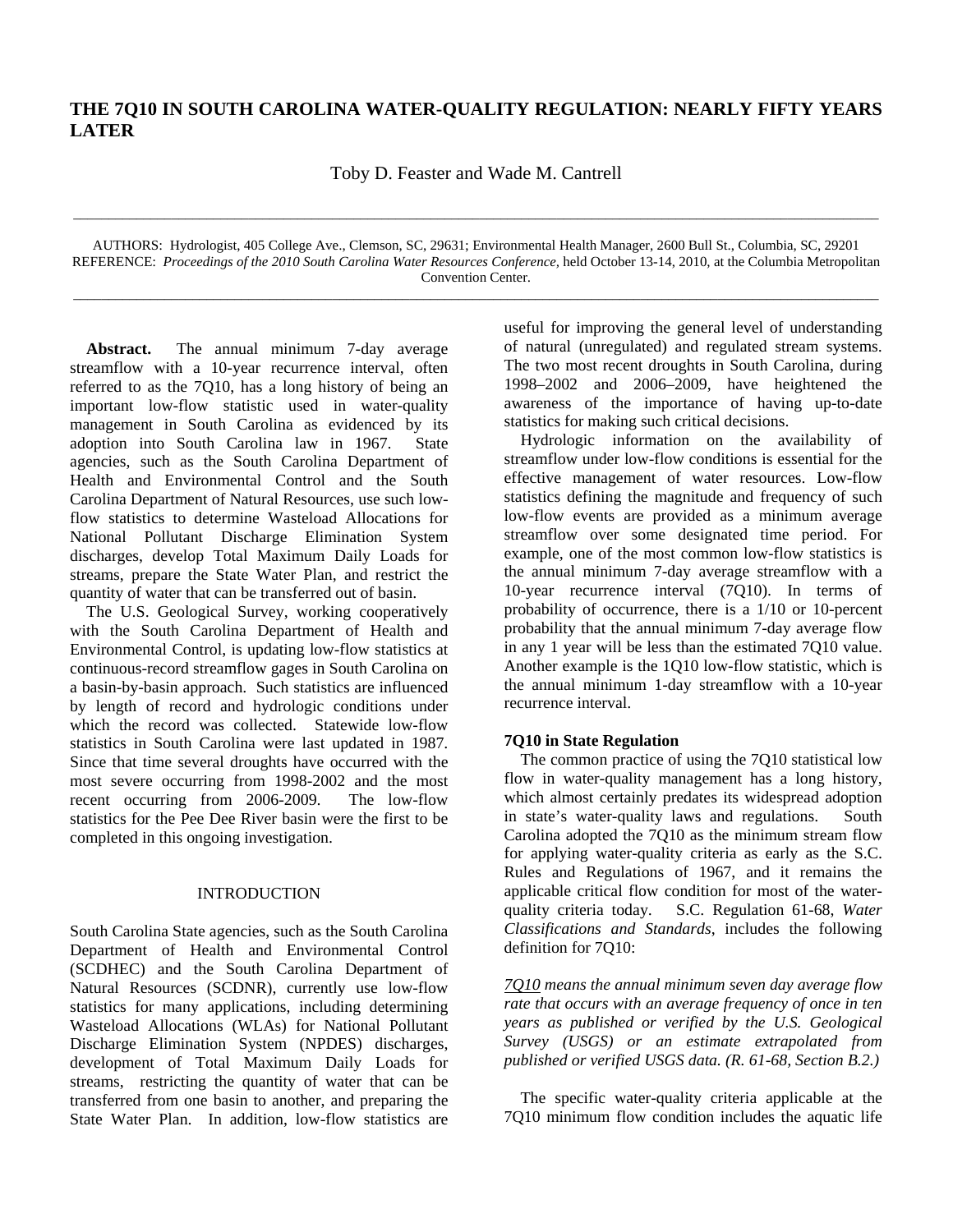criteria dissolved oxygen (DO), pH, temperature, turbidity, and toxics as well as the human health criteria for noncarcinogens. The SCDHEC's NPDES permitting process includes development of WLAs and derivation of effluent permit limits designed to protect these criteria in the receiving stream at critical conditions including 7Q10 stream flow, plant design flow for Wastewater Treatment Facilities (WWTFs), and other parameters where appropriate. In addition, NPDES dischargers are required to pass Whole Effluent Toxicity tests based on 7Q10 dilution. It is important to note that Regulation 61-68 allows for alternatives to 7Q10 where appropriate, such as tidal waters and streams below dams due to the effects of reversing flows and altered low-flow patterns.

 In addition to protecting for the water-quality criteria, the SCDHEC uses the 7Q10 flow to regulate Interbasin Transfers (IBTs) of water and to provide Source Water Protection (SWP) for municipal surface water supplies. Regulation 121-12 requires IBT permits for all new users who withdraw five percent or more of the 7Q10 from one basin and use or discharge any portion of it into a different basin. Under Regulation 121-12, IBT permits prohibit transfers of water that cause the remaining flow in the losing river basin to be less than the 7Q10. Existing regulation provides quantity restrictions only for IBT withdrawals. Surface-water withdrawals that do not involve transferring water to another basin do not have regulatory restrictions. Finally, the SCDHEC SWP and NPDES permitting program use 7Q10 to assess necessary protections at upstream WWTFs that have the potential to impact downstream water supplies at 7Q10 flow conditions.

### UPDATING LOW-FLOW STATISTICS

 Low-flow statistics such as the 7Q10 are not static values and are affected by such things as the number of years of record available for use in computing the statistic. Consequently, it is critical to effectively measure and document base-flow data for use in updating low-flow statistics on a regular basis, preferably about every 10 years, because of the importance of the applications previously discussed. Low-flow statistics in South Carolina have not been updated in a systematic way since 1987. In 2008, the USGS, in cooperation with the SCDHEC, initiated a study to update low-flow statistics at continuous-record (CR) streamgaging stations operated by the USGS in South Carolina. The investigation coincides with the SCDHEC Watershed Water Quality Management Strategy for monitoring, assessment, wasteload allocation, permitting and remediation in the eight major basins in South Carolina (fig. 1). The first basin to be assessed was the Pee Dee River basin. Complete details of the USGS investigation including tables of the low-flow statistics can be found in the USGS Open-File Report 2009-1171 (Feaster and Guimaraes, 2009).

 Estimates of the annual minimum 1-, 3-, 7-, 14-, 30-, 60-, and 90-day average flows with recurrence intervals of 2, 5, 10, 20, 30, and 50 years were computed for the Pee Dee River basin depending on the length of record available at the CR station. In addition, daily flow duration statistics for the 5-, 10-, 25-, 75-, 90-, and 95 percent probabilities of exceedance also were provided.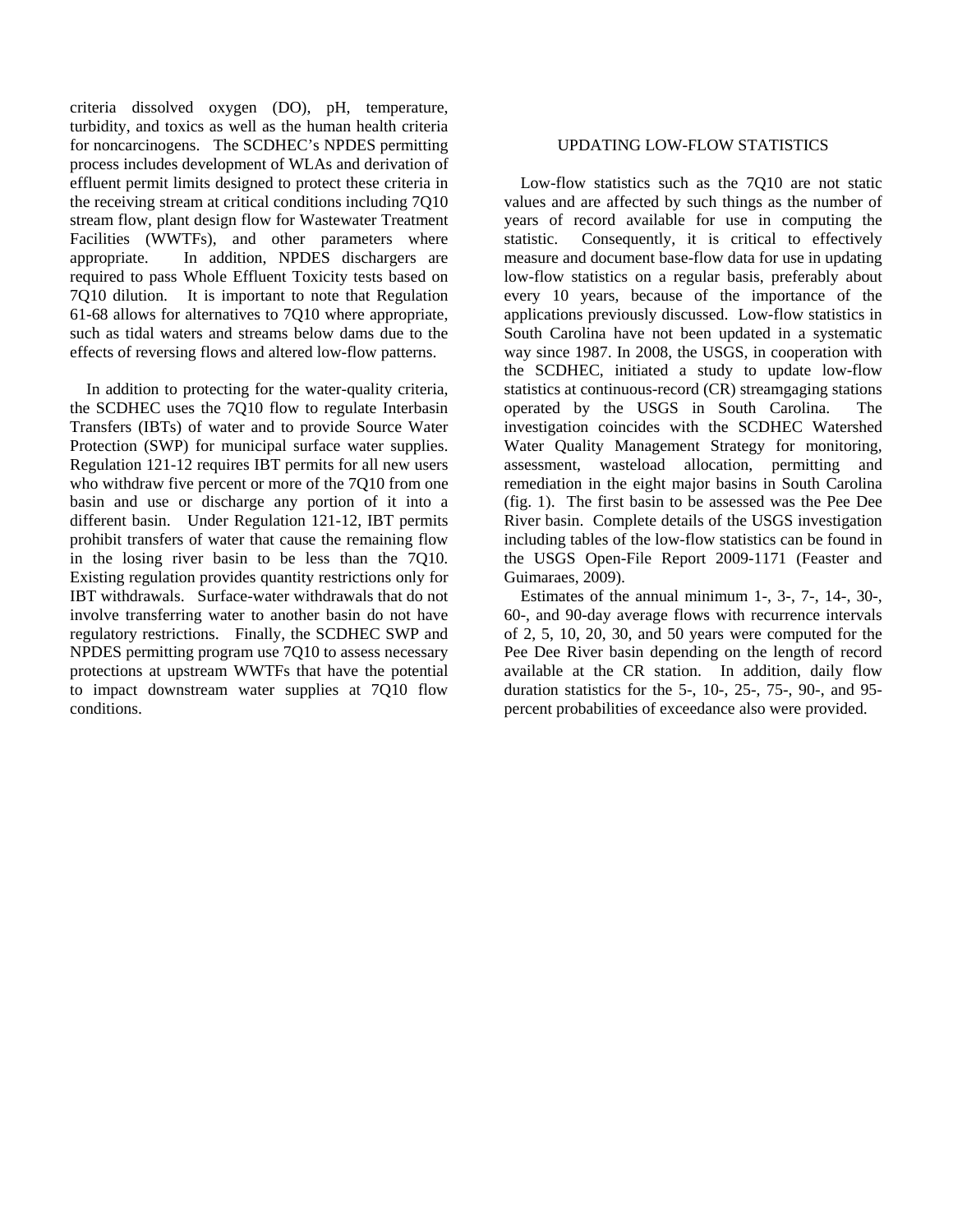

**Figure 1.** The eight major basins in South Carolina as defined by the SCDHEC.

## **Influence of Record Length on Low-Flow Statistics**

Low-flow frequency statistics are often computed by fitting a series of annual minimum N-day average flows to some known statistical distribution, where N can equal any number from 1 to 365. For this investigation, the logarithms of the N-day flows mentioned previously were fit to a Pearson Type III distribution. The accuracy of such low-flow statistics is related to the lengths of records upon which the statistics are based. The longer the period of record at a streamgaging station that covers a broad range of hydrologic conditions, the more accurate or reflective of long-term conditions the low-flow statistics will be. The streamflow statistics for short records are much more sensitive to extreme hydrologic events than those for long-term records. As a result, streamflow statistics from one 10-year period may differ significantly from another 10-year period. Thus, a longterm record is always more desirable when computing streamflow statistics.

 As an example of the effect that record length and hydrologic conditions can have on low-flow statistics, the 7Q10 for streamgaging station 02132000, Lynches River at Effingham, SC, was computed beginning with the first

10 years of record (April 1930–March 1940) and then updating on a 5-year basis through climatic year<sup>1</sup> 2006. Figure 2 shows the annual minimum 7-day average flow by climatic year for the period of record along with the computed 7Q10 estimates. The 7Q10 for the first 10 years of record was 143 cubic feet per second  $(ft^3/s)$ . By climatic year 1950, the 7Q10 had increased to  $152 \text{ ft}^3/\text{s}$ due to the addition of data collected during a period when streamflow was fairly well sustained. With the drought of the 1950s, the 7Q10 decreased to 138  $\text{ft}^3\text{/s}$  in 1955. The 1960s and 1970s tended to be a relatively wet period, and the 7Q10 generally increased during that time. Lastly, the drought of 1998–2002 had a substantial effect on the 7Q10, with the value decreasing to 131  $\text{ft}^3\text{/s}$  in climatic year 2006. The difference between the highest and lowest 7Q10 computed in this analysis is 14 percent.

 $\overline{a}$ 

<sup>&</sup>lt;sup>1</sup> A climatic year is the 12 month period from April 1 through March 31 and is designated by the year in which it begins.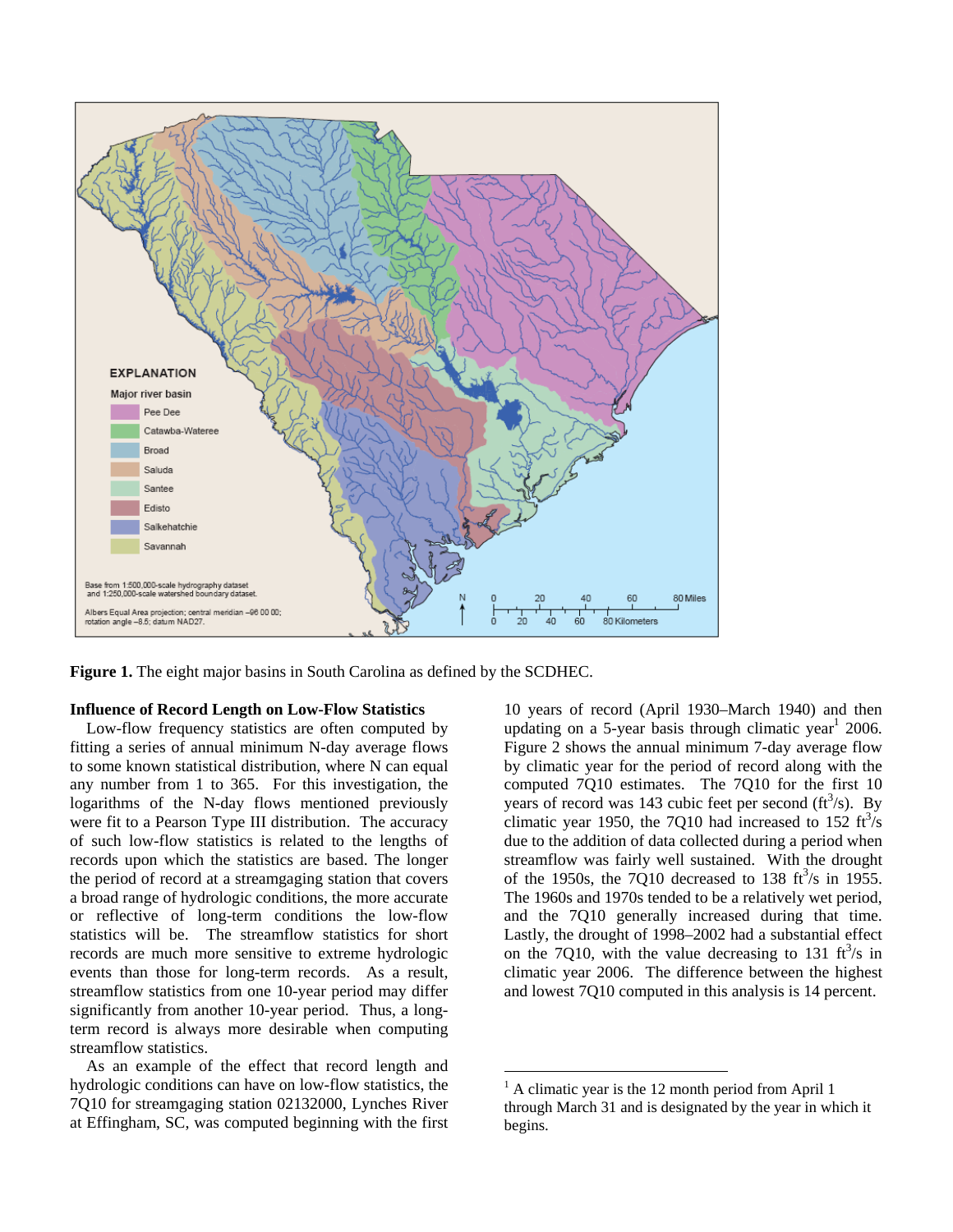

**Figure 2.** Annual minimum 7-day average flows and 7Q10 estimates at streamgaging station 02132000, Lynches River at Effingham, SC.

 To show the effect of how the 7Q10 can be influenced under a different set of hydrologic conditions and the significant influence that period of record can have on streamflow statistics, a similar analysis was done using a synthesized record of annual minimum 7-day average flows. The synthesized flows were generated by reversing the annual minimum 7-day average flows from streamgaging station 02132000. Under these conditions, the streamflow record begins in a significant dry period. As can be seen in figure 3, the 7Q10 computed from the first 10 years of record is 89.9  $\text{ft}^3\text{/s}$ , which is 63 percent of the 7Q10 based on the first 10 years of record from the measured data at streamgaging station 02132000. Because the synthesized record began in a period that was the driest based on the next 68 years of record, the 7Q10 shows a pattern of continuing to increase until again, a value of 131  $\text{ft}^3\text{/s}$  was obtained in climatic year 2006. The difference between the highest and lowest 7Q10 computed in this analysis is 32 percent. This percent difference emphasizes that although the 7Q10 value at the end of the record was the same for both the measured data and the synthesized data; the intermittent values were sometimes significantly different based on a rearrangement of the hydrologic conditions (starting in a significant drought as opposed to starting in a relatively wet period). As the length of record at a streamgaging

station increases, the low-flow statistics are moving toward the values that would be expected to be obtained from the population. As the period of record increases, the streamflow statistics tend to be less influenced by extreme conditions, whether they are wet or dry.

#### SUMMARY

 Broad-based streamflow monitoring data and up-todate low-flow statistics are an important part of waterquality regulation and water-resource management in South Carolina, currently and for the foreseeable future. Streamflow monitoring data collected by the USGS and cooperating stakeholders and the current study by the USGS and the SCDHEC to update the low-flow statistics statewide help to ensure the best possible data and information are available to local, State, and Federal agencies, industries, environmental groups, and the general public.

 South Carolina adopted the 7Q10 as the minimum streamflow for applying water-quality criteria as early as the S.C. Rules and Regulations of 1967. The 7Q10 remains the applicable critical flow condition for most of the water-quality criteria today and therefore, it is important that such statistics be updated on some